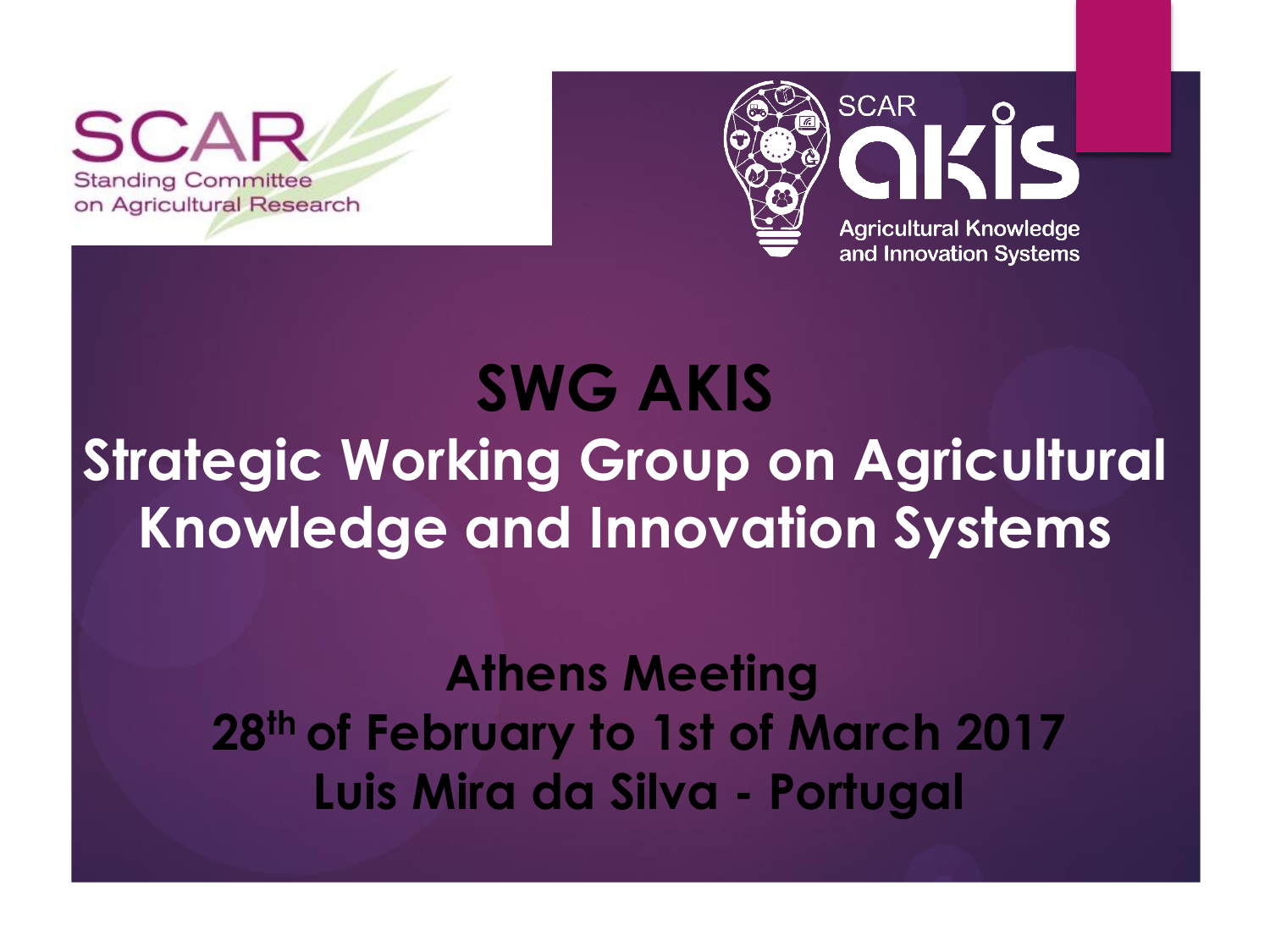## **Enhance knowledge flows within the AKIS and strengthen links between research and practice**

- **Improve / innovate communication / dissemination activities**
- **Integrate dissemination and communication activities from different projects / initiatives (OGs, R&I projects, NRN initiatives, Interreg,…)**
- **Better links between R&I projects / advisors / farmers and EIP-AGRI**
- **Better links between NRNs with EIP-AGRI (National EIP units?)**
- **Incentives for researchers to disseminate knowledge / participate in innovation projects**
- **Thematic and/or subsector competence centers (virtual)**
- **Cross-border / regional dissemination / knowledge sharing initiatives**
- **Include farmers / farmers representatives and other innovation actors in R&I policy design**

 **Don't change what is working – OGs / TN / Multiactor / EIP !**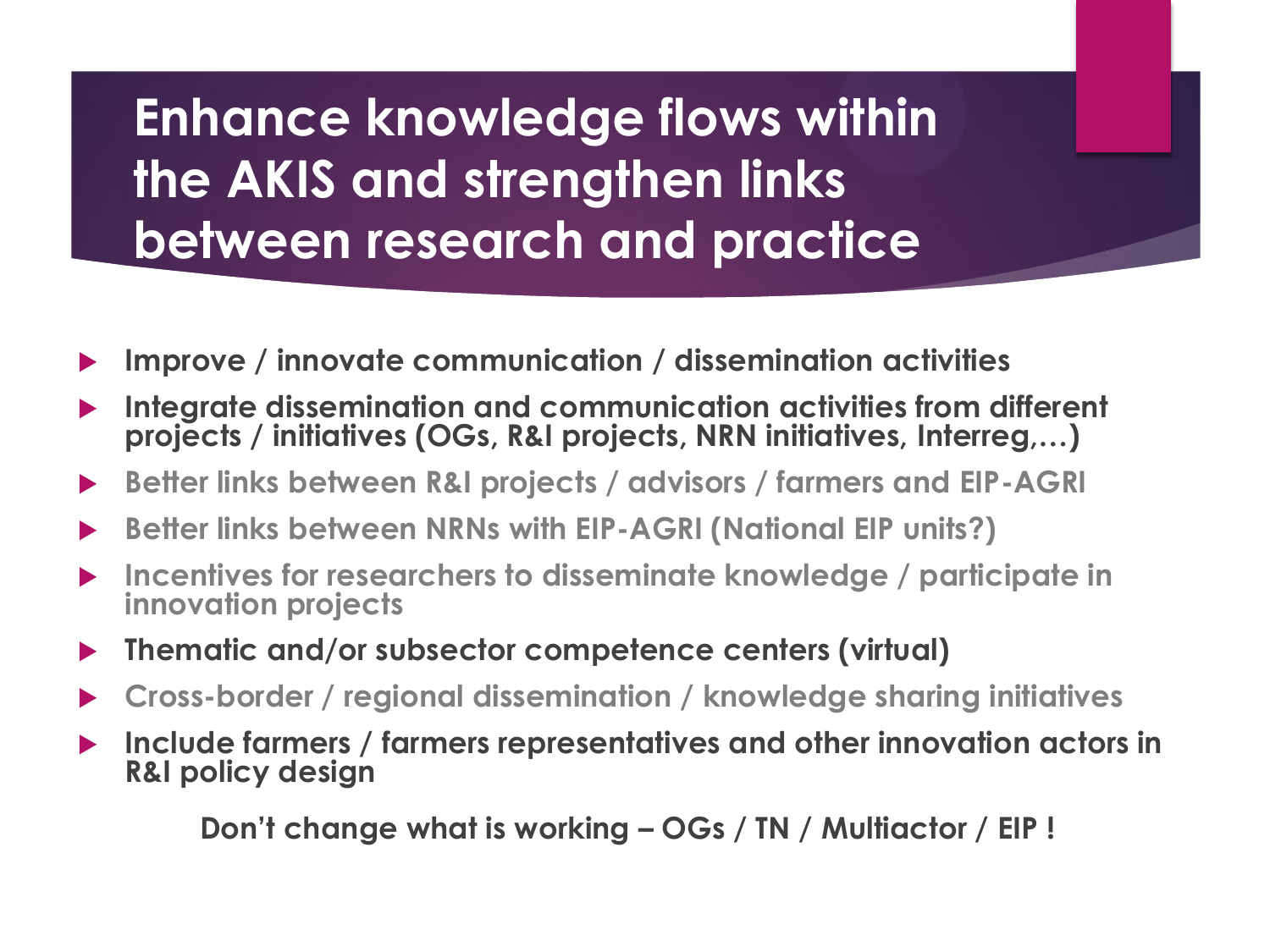### **Strengthen farm advisory services within MS' AKISs**

- **Support private / independent advisory services (associations, producer organisations, advisory companies)**
- **Integrate advisory services in multiactor innovation projects**
- **Strengthen technical advise through links with research / higher education institutions**
- **Cross-fertilization / demonstration initiatives / cross-visits (multi-actor)**
- **Promote the digitisation of advisory services**
- **Promote international links between advisory services (and links with EIP-AGRI)**
- **Improve advisory support programs / measures (and focus on real farmers needs)**
- **Promote farmers capacity development in agriculture innovation systems (through advisory and training)**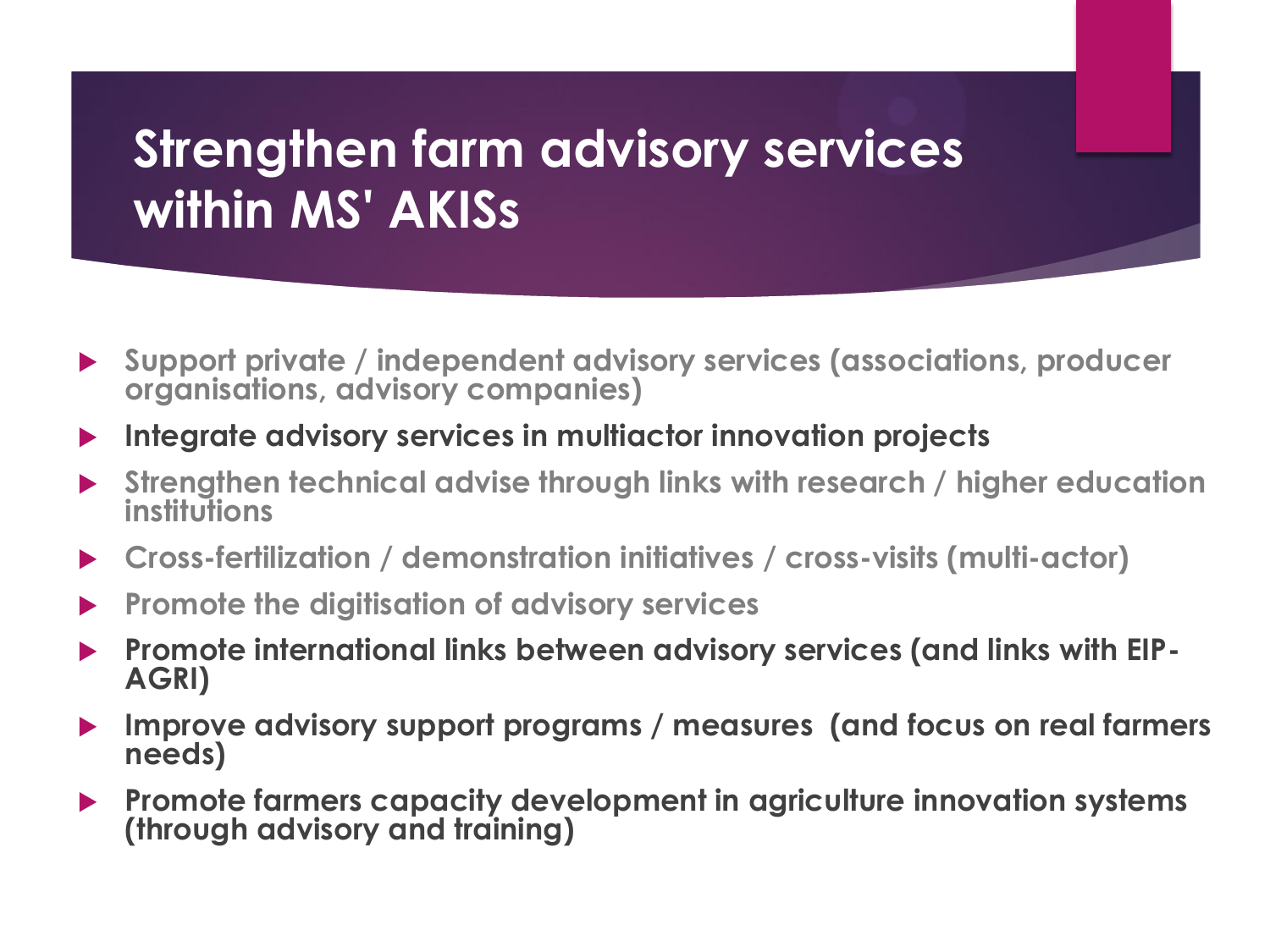#### **Incentivize interactive innovation projects**

- **Increase the CAP budget for innovation (currently around 1% in PT)**
- **National, Regional & EU innovation / knowledge sharing "summits"**
- **Mirror AKIS groups / innovation subgroups in NRN**
- **Decrease bureaucracy / increase flexibility in innovation projects**
- **International OGs / or at least international activities in OGs**
- **Decrease flexibility / diversity in MS – use best practices (budget size, number / type of partners / duration / selection criteria /…)**
- **Promote excellence through competitiveness (less and better) & peer evaluation**
- **Disseminate success / recognize the best projects (prizes?)**
- **Serious approach on the "sustainability" of projects / initiatives**
- **Promote valorization of results (Services, IP, Startups,…)**